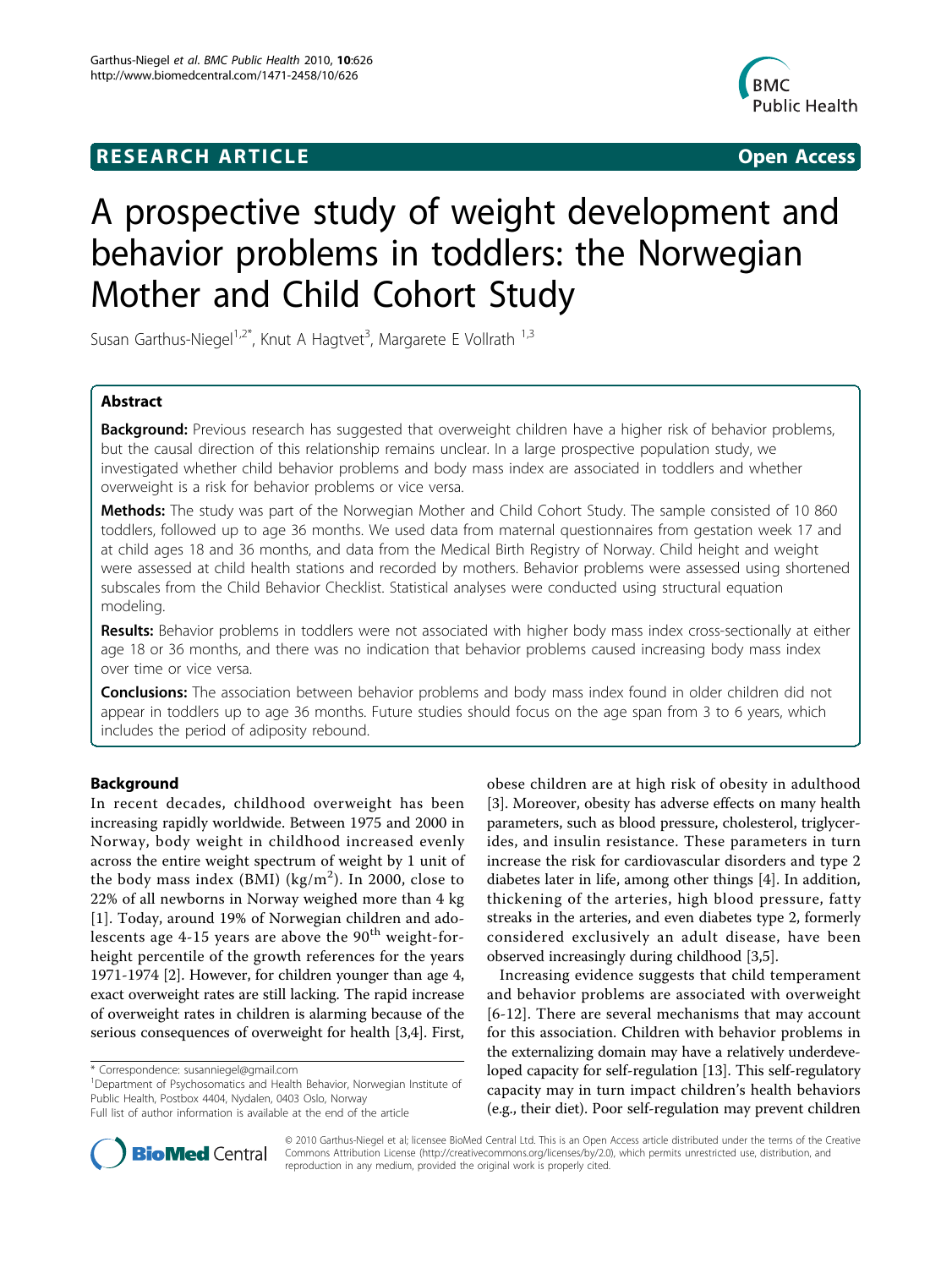from attending to satiety cues and may prevent them from adequately moderating their eating behaviors. Indirectly, poor self-regulation may prevent children from modulating negative emotionality or emotional reactivity, which may contribute to the development of maladaptive behaviors, such as higher consumption of highly palatable foods - foods containing high amounts of sugar, salt, and fat - and overeating. This "comfort eating" may eventually lead to the emergence of child overweight or obesity [[12,14\]](#page-8-0). In support of this, we found recently that 18-month-old children scoring higher on externalizing problems consumed more sweets and sweet drinks [\[15](#page-8-0)]. Especially with infants and toddlers, parents may overfeed difficult children in a misguided effort to calm them or to reduce their emotional intensity [[9,16\]](#page-8-0). Also, a recent study showed that maternal insensitivity, i.e., not being well attuned to the child's wants and needs, was associated with significantly higher risks for the child being overweight or obese [\[12\]](#page-8-0).

Another mechanism implies that overweight leads to emotional and behavior problems, as overweight individuals may experience a number of frustrations. For instance, obese toddlers may experience that they are physically less able to participate in common activities together with other children or that they are excluded or rejected by them. Indeed, rejection of obese children by their peers has been shown as early as age 3 years [[17](#page-8-0)]. Obese children may also experience that their mothers try to control and restrict their food intake, particularly the intake of highly palatable but unhealthy foods [[18\]](#page-8-0). Mothers have been shown to use controlling feeding practices with children as young as age 1 or 2 years [\[19,20](#page-8-0)].

A third reason for the association between behavior problems and overweight may be shared, biologically based constitutional factors. Temperament/behavior traits, taste preferences, and the regulation of appetite are all steered by the dopaminergic system [[21](#page-8-0)-[25\]](#page-8-0). Accumulating evidence indicates that the pathways in the brain governing appetite and emotion regulation are interrelated. Consequently, a common set of factors contribute to both a child's risk for overweight and the degree to which a child displays behavior problems [[26\]](#page-8-0).

The mechanisms presented here do not exclude each other: It is possible that there is a reciprocal relationship between behavior problems and weight over time, where behavior problems cause overweight, and overweight in turn causes behavior problems.

To date, however, we know little about the age at which the relationship between behavior and weight first appears. For children below 5 years, there are only four community studies available that examine the cross-sectional association between overweight and behavior [\[8,10,27,28](#page-8-0)]. Three of these studies found associations [[8](#page-8-0),[10,28\]](#page-8-0) (although one of them found rather

small effect sizes [\[28](#page-8-0)]), and one study found none [[27](#page-8-0)]. There are also some prospective studies investigating this relationship. One small laboratory study examined the association between infant temperament, a construct tapping the stable aspects of behavior [[29\]](#page-8-0), and early childhood overweight over time. That study found that the temperament dimension labeled "distress to limitations" was positively correlated with percentage of body fat in early childhood [[11\]](#page-8-0). Also Anderson et al. [[6](#page-8-0)] recently demonstrated that externalizing behavior problems were associated with higher BMI and obesity in children as young as age 24 months. This average difference in BMI remained stable through age 12 among the white children in the study. On the other hand, another study following children from 6 months onwards found that children with difficult temperament and insensitive mothers had significantly higher risks for being overweight-or-obese during the school age phase but not during early childhood [[12\]](#page-8-0). Similarly, a different study conducted longitudinal analyses of the relationship between BMI and behavior problems from age 2 years through the  $6<sup>th</sup>$  grade and found that higher BMI was associated with an increased likelihood for internalizing problems beginning in the  $1<sup>st</sup>$  grade [[7\]](#page-8-0). One more study showed that boys with a shorter attention span and girls who were difficult to soothe and had more negative mood at age 1 year, had greater increases in standardized weight and were more likely to be overweight or obese at the age of 6 years [[9\]](#page-8-0). No information was given, however, at which age these associations first emerged.

To summarize, the onset of the relationship between behavior and weight remains unclear. Community studies on the association of weight development and temperament or behavior problems in infants and toddlers are sparse. One exception is our previous study of close to 30 000 infants in Norway [\[30\]](#page-8-0). That study was the first to examine the association between difficult child temperament (that is, distress, crying, and fussing) and overweight in 6-month-old infants. At that early age, we found no clinically significant relationship between difficultness and overweight.

In the present study we focus on the concurrent and prospective relationship between BMI on the one hand and behavior problems on the other hand in the same cohort between the age of 18 and 36 months. By examining the cross-sectional associations of weight and behavior problems, we can roughly determine the time point at which this association begins to emerge. Moreover, we will examine the cross-lagged pathways between behavior problems and weight over time. This means that we will compare the association between behavior problems at 18 months and weight at 36 months with the association between weight at 18 months and behavior problems at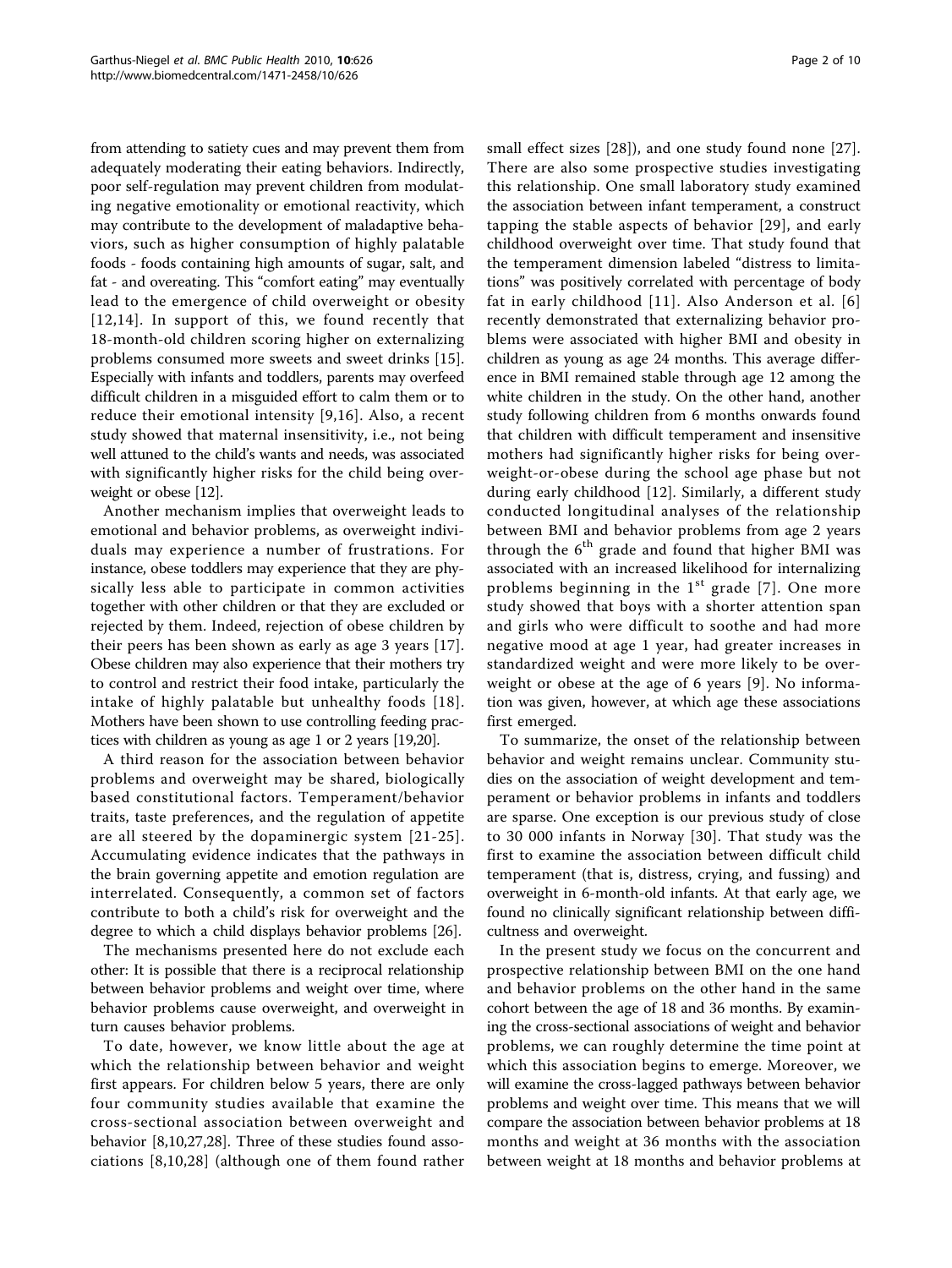<span id="page-2-0"></span>

36 months. In this way, we can examine their co-development over time and thus shed light on their causal sequence. Figure 1 depicts the conceptual model of the study.

# Methods

# Design and Participants

The data collection was conducted as part of the Norwegian Mother and Child Cohort Study (MoBa) at the Norwegian Institute of Public Health. With the target population of all women who give birth in Norway, this national cohort study provides a broad basis to study health development. There are no exclusion criteria, and practically all maternity units in Norway with more than 100 births annually are included. Recruitment started in 1999 and continued up to the end of 2008. The women received a postal invitation to participate in the MoBa study together with their appointment cards for routine ultrasound scans in week 17-18 of gestation. The assessment points are at gestation weeks 17 and 30, and at child ages 6, 18, and 36 months. The participation rate at first assessment was 42.7%. The MoBa study obtained ethical approval by the Regional Committees for Medical and Health Research Ethics, and all women included gave written informed consent to participate. [\[31](#page-8-0)].

For the present study, we used questionnaire data from gestation week 17 and from child ages 6, 18, and 36

months and information from the Medical Birth Registry of Norway (MBRN). In Norway, every pregnancy that lasts at least 12 weeks is recorded in the MBRN. The MBRN contains data on parental marital status, the pregnancy, maternal health, the birth, and the child [\[32](#page-8-0)].

Information was available on 15 527 toddlers that had reached age 36 months. Because of meaningless values for some variables (such as 22 cm for height), 930 toddlers had to be excluded. In addition, 3 737 toddlers were excluded because of missing data on relevant background variables, such as child sex, maternal BMI, and education. To handle missing data on the child's BMI and the Internalizing and Externalizing Scales, the H1 estimator was used in the estimation procedure using the statistical modeling program Mplus. The H1 estimator estimates missing values on the dependent variables with help of all covariates in the structural model [[33\]](#page-8-0). The final sample for the multivariate analyses consisted of 10 860 toddlers.

# Measures

Information regarding child sex was retrieved from the MBRN. If an entry in the MBRN was missing, maternal report was used instead (at child age 6 months). Information regarding maternal BMI at child age 18 months and maternal education was retrieved from the questionnaires at gestation week 17 and at child age 18 months.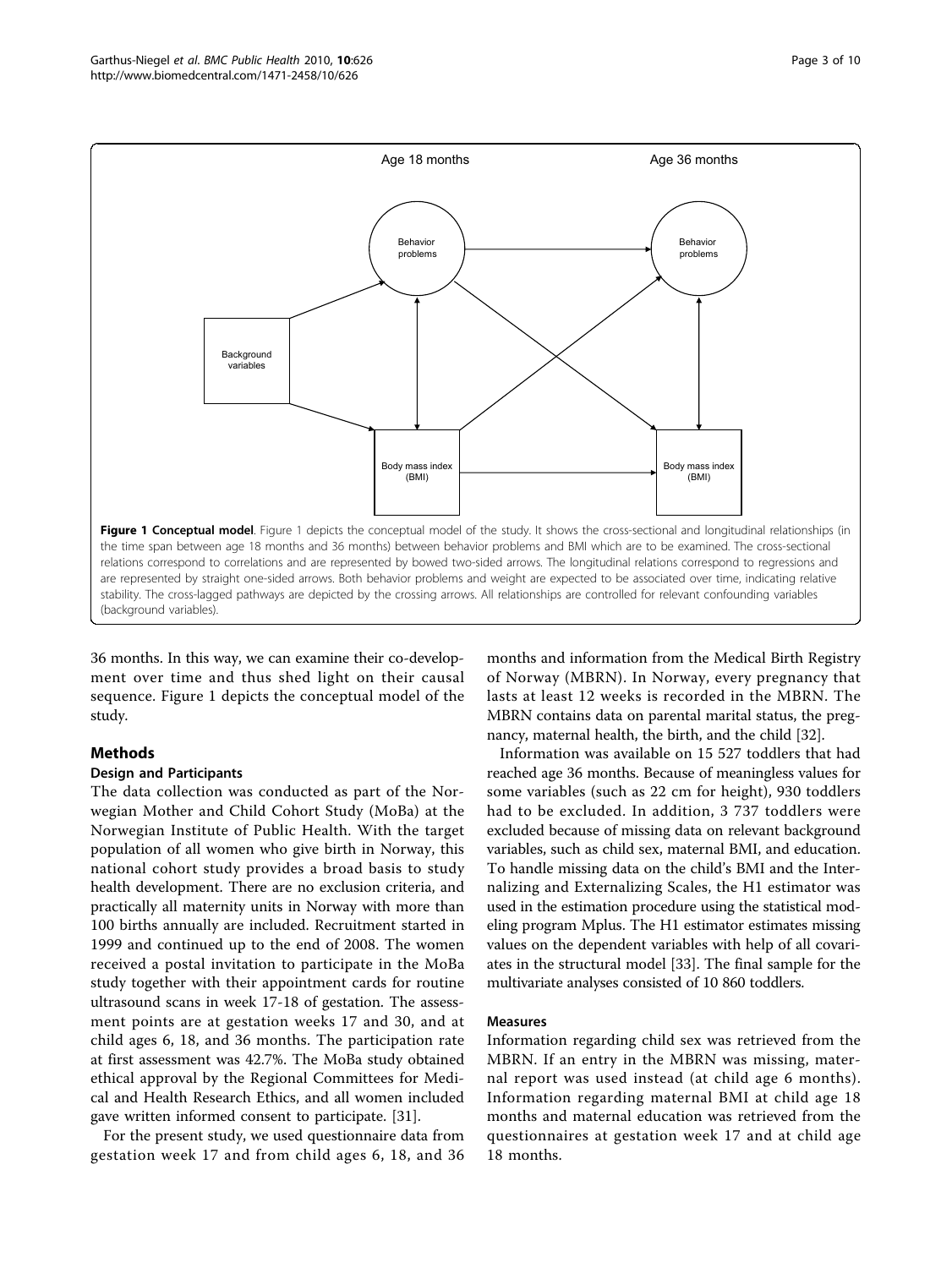<span id="page-3-0"></span>As a part of regular health check-ups, Norwegian children are measured and weighed by well-trained and specialized staff at community-based health check stations. These measurements are recorded on health charts of which the mothers retain a copy. Weight and height at the ages of 18 and 36 months were retrieved from those health charts. Mothers were asked to copy the information from the charts and report it on the questionnaire. We used this information to calculate the BMI for each child at 18 and 36 months of age.

At child ages 18 and 36 months behavior problems were assessed using selected items from the Child Behavior Checklist/11/2-5/LDS (CBCL/11/2-5/LDS) [[34\]](#page-8-0). Item selection was necessary due to questionnaire space restrictions typical for large inter-disciplinary epidemiological studies. The selected items represented subscales of the Internalizing domain ("emotionally reactive," "anxious/depressed," and "somatic complaints") and subscales of the Externalizing domain ("attention problems" and "aggressive behavior") (see Table 1). The item selection procedure based on consensus among specialists in clinical and developmental psychology and aimed at representing each subscale with items that were both clinically and theoretically relevant for Internalizing and Externalizing behavior. Mothers reported the extent to which they agreed with the behavior statements using the following 3-point Likert scale:  $1 = not true$ ;  $2 =$ somewhat or sometimes true;  $3$  = very true or often true. When feasible (not for the singular item representing somatic complaints at child age 18 months), interitem correlations were used as an estimate of the internal consistency in the subscales. All except one subscale (somatic complaints at child age 36 months) fell in the recommended range of .15 - .50 suggested by Clark and Watson [\[35](#page-8-0)]. Moreover, constructing latent factors for the subscales eliminated measurement error and further improved their internal consistency. As a result the majority of the indicators yielded high factor loadings between .50 and .89. Only four of the 29 items yielded moderate loadings ranging between .30 and .50.

#### Statistical Analysis

We used structural equation modeling (SEM), a statistical method for estimating the extent to which the data fit a comprehensive model. SEM also supports analyzing prospective data, estimating error variance, and comparing different effects within the same model. The estimations were performed using the statistical software package Mplus 4.2 [[33](#page-8-0)].

We carried out separate analyses for the subscales from the Internalizing and Externalizing domains. Using confirmatory factor analysis [\[33](#page-8-0)] we first constructed latent factors for each subscale at both time points (see Table 1 for the items used for each factor). However, due to a very high correlation between the subscales emotionally reactive and anxious/depressed, we represented them in a single latent factor labeled "negative emotionality" in order to obtain an acceptable fit.

In the next step for both models we tested whether the CBCL subscale factors were equivalent at child age

|                                | 18 months                                         | 36 months                                                                                                                                                                                                                                                                                                                                                                                                                   |  |  |  |
|--------------------------------|---------------------------------------------------|-----------------------------------------------------------------------------------------------------------------------------------------------------------------------------------------------------------------------------------------------------------------------------------------------------------------------------------------------------------------------------------------------------------------------------|--|--|--|
| <b>Internalizing Subscales</b> |                                                   |                                                                                                                                                                                                                                                                                                                                                                                                                             |  |  |  |
| I) Emotionally reactive        | "Disturbed by any change in routine"              | "Disturbed by any change in routine"                                                                                                                                                                                                                                                                                                                                                                                        |  |  |  |
|                                |                                                   | "Rapidly shifts between sadness and excitement"                                                                                                                                                                                                                                                                                                                                                                             |  |  |  |
| II) Anxious/depressed          | "Clings to adults or too dependent"               | "Clings to adults or too dependent"                                                                                                                                                                                                                                                                                                                                                                                         |  |  |  |
|                                | "Gets too upset when separated from parents"      | "Gets too upset when separated from parents"                                                                                                                                                                                                                                                                                                                                                                                |  |  |  |
|                                | "Too fearful or anxious"                          | "Too fearful or anxious"                                                                                                                                                                                                                                                                                                                                                                                                    |  |  |  |
| III) Somatic complaints        | "Doesn't eat well"                                | "Doesn't eat well"                                                                                                                                                                                                                                                                                                                                                                                                          |  |  |  |
|                                |                                                   | "Constipated; doesn't move bowels"<br>"Stomachaches (without medical cause)"<br>"Vomiting, throwing up (without medical cause)"<br>"Can't concentrate; can't pay attention for long"<br>"Can't sit still; restless or hyperactive"<br>"Quickly shifts from one activity to another"<br>"Poorly coordinated or clumsy"<br>"Defiant"<br>"Gets in many fights"<br>"Hits others"<br>"Can't stand waiting; wants everything now" |  |  |  |
|                                |                                                   |                                                                                                                                                                                                                                                                                                                                                                                                                             |  |  |  |
|                                |                                                   |                                                                                                                                                                                                                                                                                                                                                                                                                             |  |  |  |
| <b>Externalizing Subscales</b> |                                                   |                                                                                                                                                                                                                                                                                                                                                                                                                             |  |  |  |
| IV) Attention problems         | "Can't concentrate; can't pay attention for long" |                                                                                                                                                                                                                                                                                                                                                                                                                             |  |  |  |
|                                | "Can't sit still; restless or hyperactive"        |                                                                                                                                                                                                                                                                                                                                                                                                                             |  |  |  |
|                                | "Quickly shifts from one activity to another"     |                                                                                                                                                                                                                                                                                                                                                                                                                             |  |  |  |
|                                |                                                   |                                                                                                                                                                                                                                                                                                                                                                                                                             |  |  |  |
| V) Aggressive behavior         | "Defiant"                                         |                                                                                                                                                                                                                                                                                                                                                                                                                             |  |  |  |
|                                | "Gets in many fights"                             |                                                                                                                                                                                                                                                                                                                                                                                                                             |  |  |  |
|                                | "Hits others"                                     |                                                                                                                                                                                                                                                                                                                                                                                                                             |  |  |  |
|                                |                                                   |                                                                                                                                                                                                                                                                                                                                                                                                                             |  |  |  |
|                                |                                                   | "Demands must be met immediately"                                                                                                                                                                                                                                                                                                                                                                                           |  |  |  |

Table 1 Items from the Child Behavior Checklist/11/2-5/LDS (CBCL/11/2-5/LDS) assessed at child age 18 and 36 months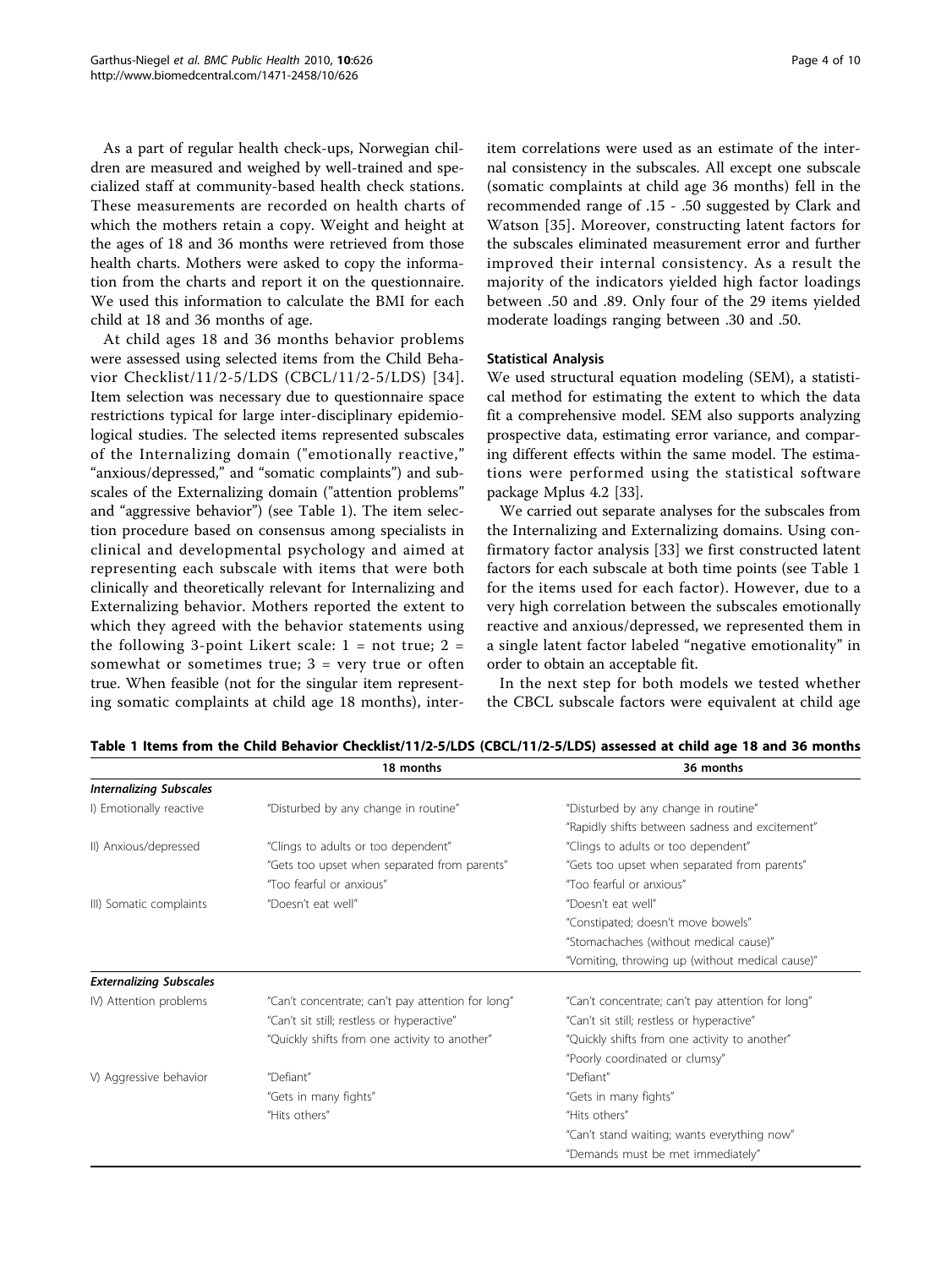18 and 36 months (test of measurement invariance); this could be confirmed.

We then tested our main model by means of a crosslagged panel analysis (CLPA) [[36](#page-8-0)]. We examined the cross-sectional associations between the child's BMI and the latent CBCL subscale factors, as well as the longitudinal stabilities and cross-lagged effects of the child's BMI and CBCL subscale factors, controlled for relevant background variables (Figure [1](#page-2-0)).

# Results

#### **Descriptives**

At the age of 18 months, children's BMI ranged from 13.1 to 20.2 (mean  $(M) = 16.7$ , standard deviation  $(SD)$ = 1.3). At the age of 36 months, the children's BMI ranged from 12.3 to 19.8 ( $M = 16.0$ ,  $SD = 1.4$ ). Based on the BMI cut-off points for overweight and obesity in children between 2 and 18 years provided by Cole and colleagues  $[37]$  $[37]$  (85<sup>th</sup> and 95<sup>th</sup> percentile of the age- and sex-adjusted BMI distribution across a range of international samples, respectively), only 10.7% of the toddlers of our sample were overweight, and only 0.7% were obese at the age of 36 months.

Mothers' BMI at child age 18 months ranged from 14.7 to 34.5 ( $M = 24.2$ ,  $SD = 3.6$ ) and correlated 0.07 and 0.09 with their children's BMI at 18 months and 36 months, respectively. According to the World Health Organization definition [[4\]](#page-8-0), 36.2% of the mothers of our sample were overweight (BMI  $>$  25), and 8.6% were obese (BMI > 30). Maternal duration of education ranged from 8 to 18 years ( $M = 14.5$ , SD = 2.4).

#### Bivariate results

Table 2 shows all unadjusted bivariate correlations between the CBCL subscales and child BMI at ages 18 and 36 months, respectively. The stability of the subscales over time was relatively high. Moreover, all subscales inter-correlated cross-sectionally as well as longitudinally, although the correlation of the subscale somatic complaints with the subscales of the Externalizing domains was somewhat lower. None of the CBCL subscales correlated with child BMI in the expected direction. However, we found that a greater extent of somatic complaints (e.g., "child doesn't eat well") was associated with lower, not higher, child BMI both crosssectionally and longitudinally.

#### Multivariate results

Figures [2](#page-5-0) and [3](#page-6-0) show the results of the multivariate analyses, separated according to the Internalizing and Externalizing domains and adjusted for child sex and maternal BMI and education. Both models showed a good fit, as measured by Root Mean Square Error of Approximation (RMSEA) = 0.02, Tucker Lewis Index

Table 2 Unadjusted bivariate correlations between CBCL subscales and BMI at child age 18 and 36 months

|                                          | 1.             | 2.                       | 3.   | 4.             | 5.          | 6.                           | 7.   | 8.    | 9.                | 10.  |
|------------------------------------------|----------------|--------------------------|------|----------------|-------------|------------------------------|------|-------|-------------------|------|
| 18 Months                                |                |                          |      |                |             |                              |      |       |                   |      |
| 1. Child BMI                             | 1.00           |                          |      |                |             |                              |      |       |                   |      |
| 2. Negative<br>emotionality              | $-0.07$ 1.00   |                          |      |                |             |                              |      |       |                   |      |
| 3. Somatic<br>complaints                 | $-0.36$        | 0.43                     | 1.00 |                |             |                              |      |       |                   |      |
| 4. Attention -0.02 0.40<br>problems      |                |                          | 0.22 | 1.00           |             |                              |      |       |                   |      |
| 5. Aggressive 0.04 0.44 0.17<br>behavior |                |                          |      | 0.43           | 1.00        |                              |      |       |                   |      |
| 36 Months                                |                |                          |      |                |             |                              |      |       |                   |      |
| 6. Child BMI 0.58                        |                | $-0.04 - 0.27$           |      | 0.00           | 0.03        | 1.00                         |      |       |                   |      |
| 7. Negative<br>emotionality              |                | $-0.04$ 0.59             |      | 0.25 0.36 0.31 |             | $-0.05$                      | 1.00 |       |                   |      |
| 8. Somatic<br>complaints                 | $-0.22$ $0.31$ |                          | 0.43 |                |             | $0.23$ $0.15$ $-0.22$ $0.55$ |      | -1.00 |                   |      |
| 9. Attention<br>problems                 | $-0.01$        | 0.29                     | 0.17 |                | $0.62$ 0.34 | 0.01                         | 0.57 | 0.34  | 1.00              |      |
| 10. Aggressive 0.02<br>behavior          |                | 0.30 0.14 0.39 0.49 0.02 |      |                |             |                              | 0.61 |       | $0.32 \quad 0.64$ | 1.00 |

 $(TLI) = 0.95$ , and Comparative Fit Index (CFI) = 0.95 for the Internalizing factors; and RMSEA =  $0.05$ , TLI = 0.94 and CFI = 0.93 for the Externalizing factors. RMSEA estimates the degree of misspecification of the model in the population, and the indices TLI and CFI are different measures of how much better the model fits the data as compared with a baseline model where no relationships are assumed. According to Hu et al., a model fits well if the RMSEA is 0.06 or lower and TLI and CFI are equal to or greater than 0.95 [\[38](#page-8-0)].

The latent factor somatic complaints from the Internalizing domain was markedly negatively correlated with the BMI at child age 18 months as suggested by the unadjusted bivariate results but much less so at child age 36 months. This indicates that there is no co-development between BMI and somatic complaints over and beyond their initial association at 18 months. Further, there was no association between the other latent factor from the Internalizing domain, negative emotionality, and BMI at any time point. Similarly, the latent factors attention problems and aggressive behavior from the Externalizing domain had no noteworthy cross-sectional associations with the child's BMI.

In the next step, we probed whether the prospective cross-lagged effects from behavior problems at 18 months to child BMI at 36 months were equal to those from child BMI at 18 months to behavior problems at 36 months. This was carried out by testing a model where the crosslagged effects were forced to be equal against a model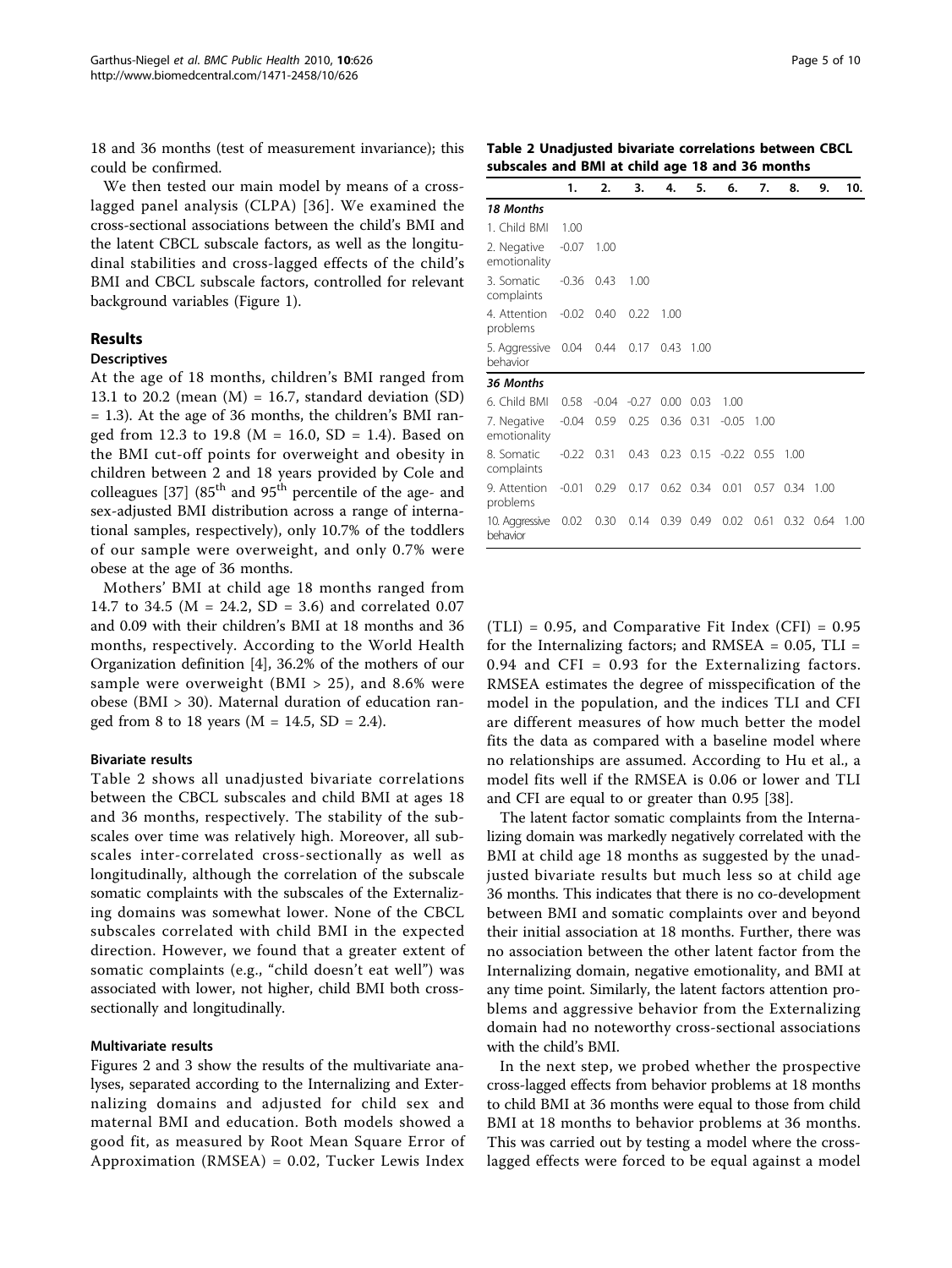<span id="page-5-0"></span>

child age 18 months, and maternal education.

where the cross-lagged effects were freely estimated. The models were not significantly different (negative emotionality:  $\Delta \chi^2$  = 0.36,  $\Delta df = 1$ ,  $p = 0.55$ ; somatic complaints:  $\Delta \chi^2$  = 0.00,  $\Delta df = 1$ ,  $p = 0.96$ ; attention problems:  $\Delta \chi^2$  = 0.01,  $\Delta df = 1$ ,  $p = 0.91$ ; aggressive behavior:  $\Delta \chi^2 = 0.52$ ,  $\Delta df = 1$ ,  $p = 0.47$ ), suggesting that there is no difference in the size of the cross-lagged effects. Both cross-lagged effects were negligible, showing that child behavior and child BMI did not influence each other over time.

#### **Discussion**

The aim of this study was to investigate the concurrent and prospective relationship between BMI and behavior problems in toddlers aged 18 to 36 months. Based on biological reasoning as well as findings from earlier studies [\[8](#page-8-0),[10,11,14-25,28](#page-8-0),[29](#page-8-0),[39-](#page-8-0)[51](#page-9-0)], we expected Internalizing and Externalizing behavior problems to occur more often in children with higher weight. Moreover, we expected to find a co-development of weight and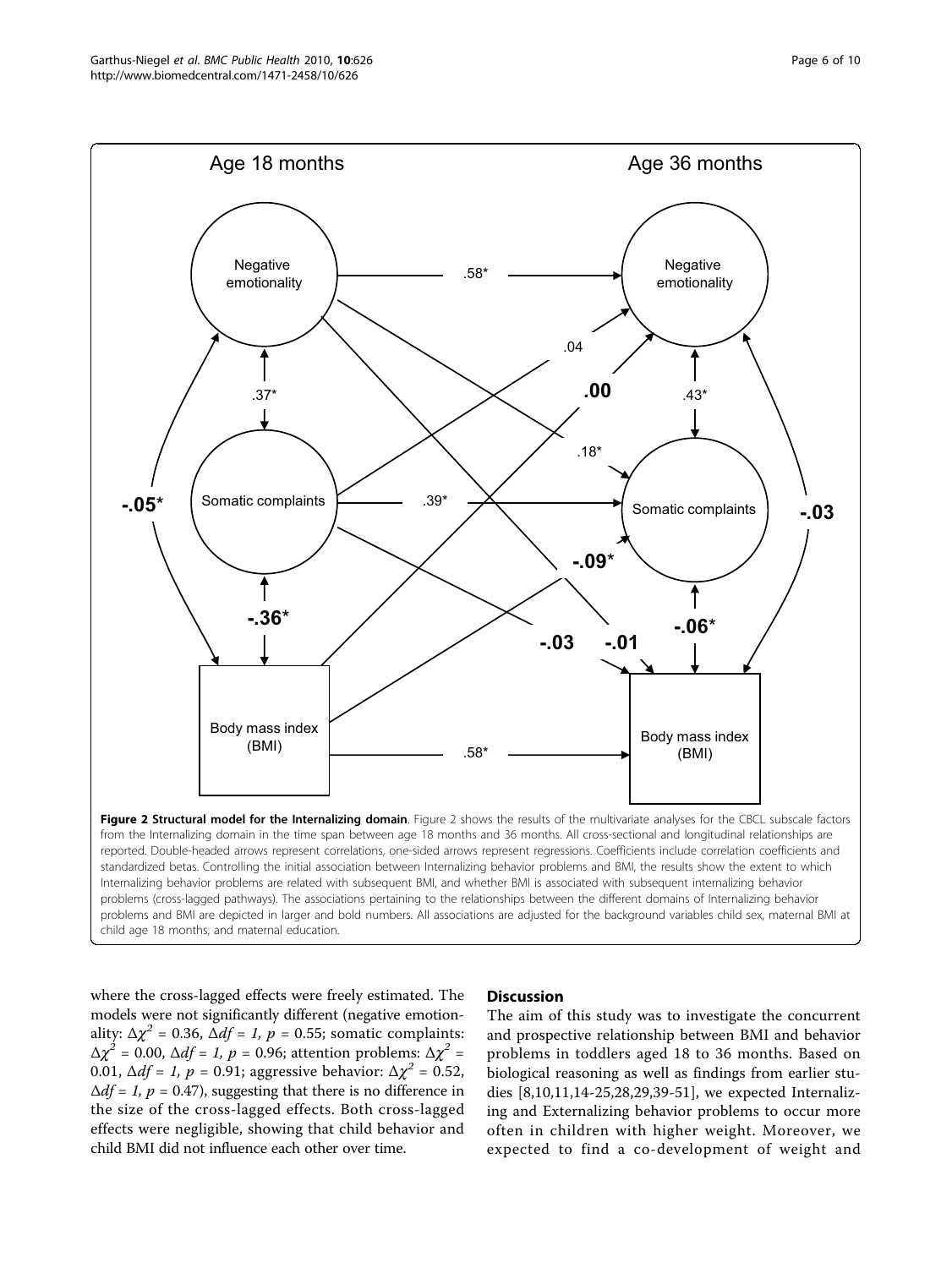<span id="page-6-0"></span>

behavior problems, where both weight and behavior problems increase each other over time in a prospective vicious circle.

However, we found neither cross-sectional nor prospective associations. The only association that we found between somatic complaints and BMI was the opposite of the association that we expected. Indeed, children with more somatic complaints had a lower BMI than children with fewer complaints. However, this is not very surprising, as the somatic complaint items that are an integral

part of Internalizing problems mostly tapped eating behavior and digestion problems. Constipation and stomachaches are likely to reduce food intake and thus to lead in turn to comparatively lower weight.

There may be several explanations for the lack of associations between Internalizing and Externalizing behavior problems (except somatic complaints) and weight. An important reason may be the young age of our sample. Even if children with externalizing or internalizing problems are inclined to eat more obesogenic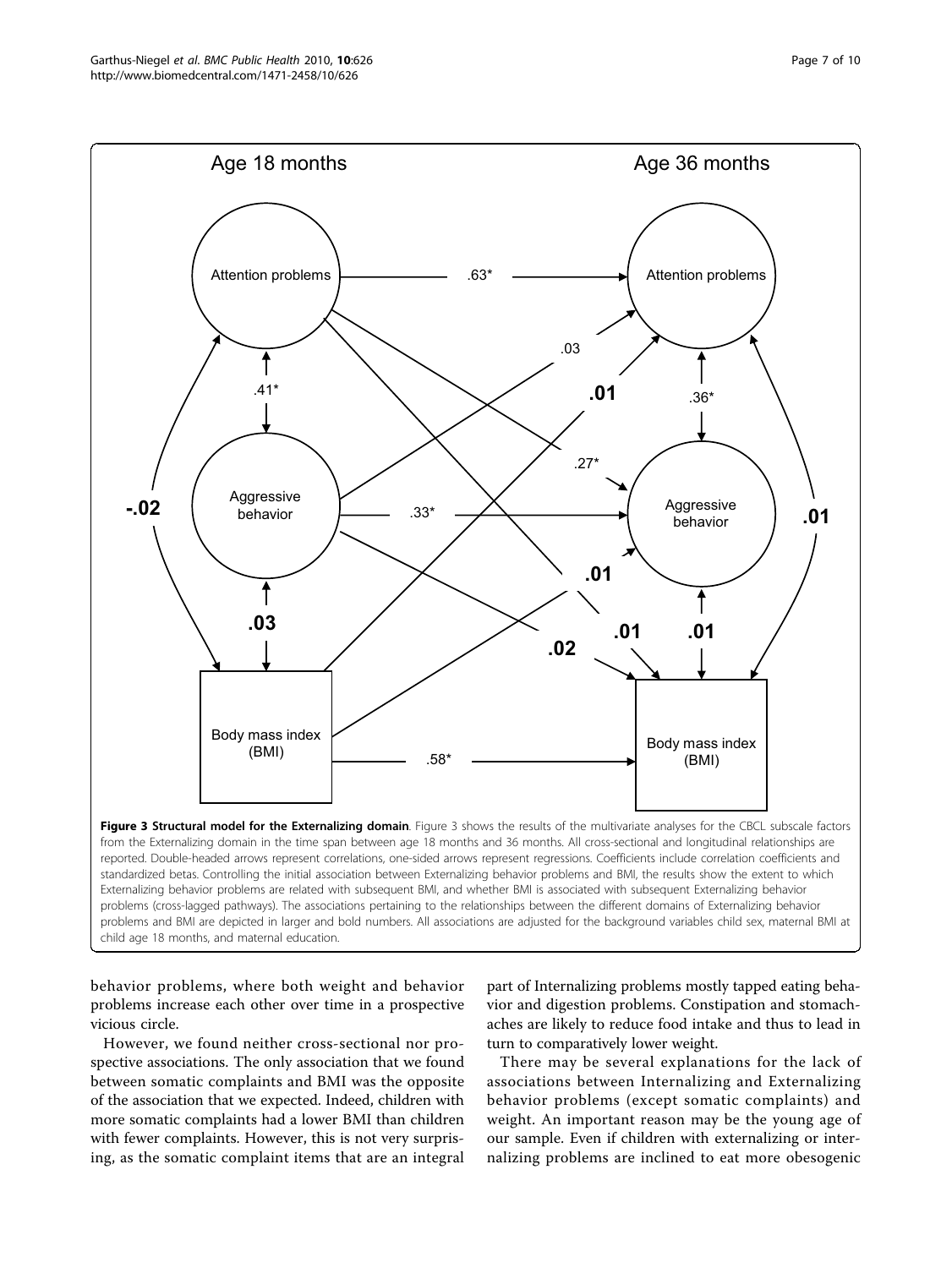foods [[15](#page-8-0)], it may take a longer time before a diet high in obesogenic foods leads to overweight or obesity. In a similar vein, negative reactions by mother or peers may occur less frequently at age 18 months, an age when many mothers still prefer a chubby child to a thin child [[52](#page-9-0)]. Indeed, there has only been a single, small study that found negative attitudes and behaviors towards overweight 3-year-olds [[17](#page-8-0)]. Furthermore, whereas the association between overweight/obesity and psychological problems is quite well established in older children and adults [[11](#page-8-0),[39](#page-8-0)[,47,53-55](#page-9-0)], the findings for children below 5 years are ambiguous [[8,10](#page-8-0),[27,28](#page-8-0)]. In addition, one could argue that small children's eating behavior is not under their own control but largely determined by their family and cultural environment [[56](#page-9-0)]. However, although family environment determines the choice of foods a child is exposed to, infants and toddlers eat what they like and spit out what they dislike.

Readers should note some limitations to our findings. Measuring behavior problems using shortened versions of the established questionnaires might threaten the construct validity of the Internalizing and Externalizing scales. Nonetheless, internal consistency was satisfactory for the majority of the subscales [[35](#page-8-0)]. By using latent factors based on confirmatory factor analyses, we eliminated measurement error and improved the internal consistency of the constructs even more. Moreover, demonstrating their discriminant validity we showed in previous publications that the Internalizing and Externalizing scales, measured conventionally, correlated with other variables such as maternal smoking and child diet in a meaningful way [[15](#page-8-0)[,57\]](#page-9-0). Yet, we cannot exclude that we may have measured somewhat narrower constructs than those assessed by the original CBCL. Particularly the subscale "somatic complaints" can raise questions considering its validity in the given context. The selected items such as "Doesn't eat well" (see Table [1\)](#page-3-0) are closely linked to the child's actual diet, metabolism, and weight. Therefore, a negative association with BMI seems unsurprising. In fact, other studies also cautioned that real physical symptoms may be confused with the symptomatology that reflects psychosocial disturbance when applying the subscale "somatic complaints" [[58\]](#page-9-0). Still, somatic complaints belong to the core symptoms of internalizing problems [\[59](#page-9-0)]. Particularly in small children, who have limited cognitive and language abilities, somatic complaints can serve as a crucial hint for internalizing problems. We therefore chose to keep this subscale in our analyses.

Another limitation concerns the measurement of child weight and height. Generally, the most accurate way to determine overweight or obesity is to measure skinfold thickness at different locations (triceps, subscapularis) [[2\]](#page-8-0). However, this type of measurement in parallel with anthropometric measures is not feasible for a population study including 100 000 children. The weight and height measures on which maternal reports based were carried out in a standard fashion by specialized health care staff. However, the large number of missing values suggests that many mothers did not have their child's health chart at hand when filling in the questionnaires. Other mothers may have made errors when copying from the health charts. Yet, we believe that these errors were few and random. When we compared birth weight and height recorded in the Medical Birth Registry with maternal reports of birth weight and height on the 6 months questionnaire, we found correlations of .99 and .96 respectively, indicating that mothers' report of their children's' weight and height in MoBa is accurate.

Another limitation of our study pertains to external validity. With the relative low recruitment of 42.7% in the Norwegian Mother and Child Cohort Study (MoBa), selection bias is likely. Possibly, women of higher socioeconomic status are overrepresented in the study [[31](#page-8-0)]. Thus, the study might not be representative for the entire spectrum of the Norwegian population. However, new results from MoBa suggest that even though selected estimates of exposures and outcomes were biased, exposure-outcome associations were not [[60](#page-9-0)]. Therefore, it is reasonable to assume that our results hold in the entire population, too.

#### Conclusions

Despite these limitations, this study fills an important gap in the literature by suggesting that behavior problems and weight are still unrelated in toddlers up to age 3. This finding is substantial, as it bases on a large nationwide sample, examines behavior on a fine-grained level, and uses advanced statistical analyses that are suitable to detect even minor associations. Because the association of behavior problems with overweight has been found in 5- to 6-year-olds, further studies should focus on the age span between 3 and 6 years, which also includes the period of adiposity rebound (when the BMI normally increases after having declined to a minimum), which is "a critical period for the development of obesity" [[61\]](#page-9-0).

#### Acknowledgements

This study was supported by grants from the Norwegian Foundation for Health and Rehabilitation and the Norwegian Health Association.

#### Author details

<sup>1</sup>Department of Psychosomatics and Health Behavior, Norwegian Institute of Public Health, Postbox 4404, Nydalen, 0403 Oslo, Norway. <sup>2</sup>HØKH, Research Centre, Akershus University Hospital, Box 95, 1478 Nordbyhagen, Norway. 3 Institute of Psychology, University of Oslo, Postboks 1094, Blindern, 0317 Oslo, Norway.

#### Authors' contributions

SGN designed the study, performed the statistical analyses, and drafted the manuscript. KAH participated in the design of the study, helped with the statistical analyses, and was involved in revising the manuscript content.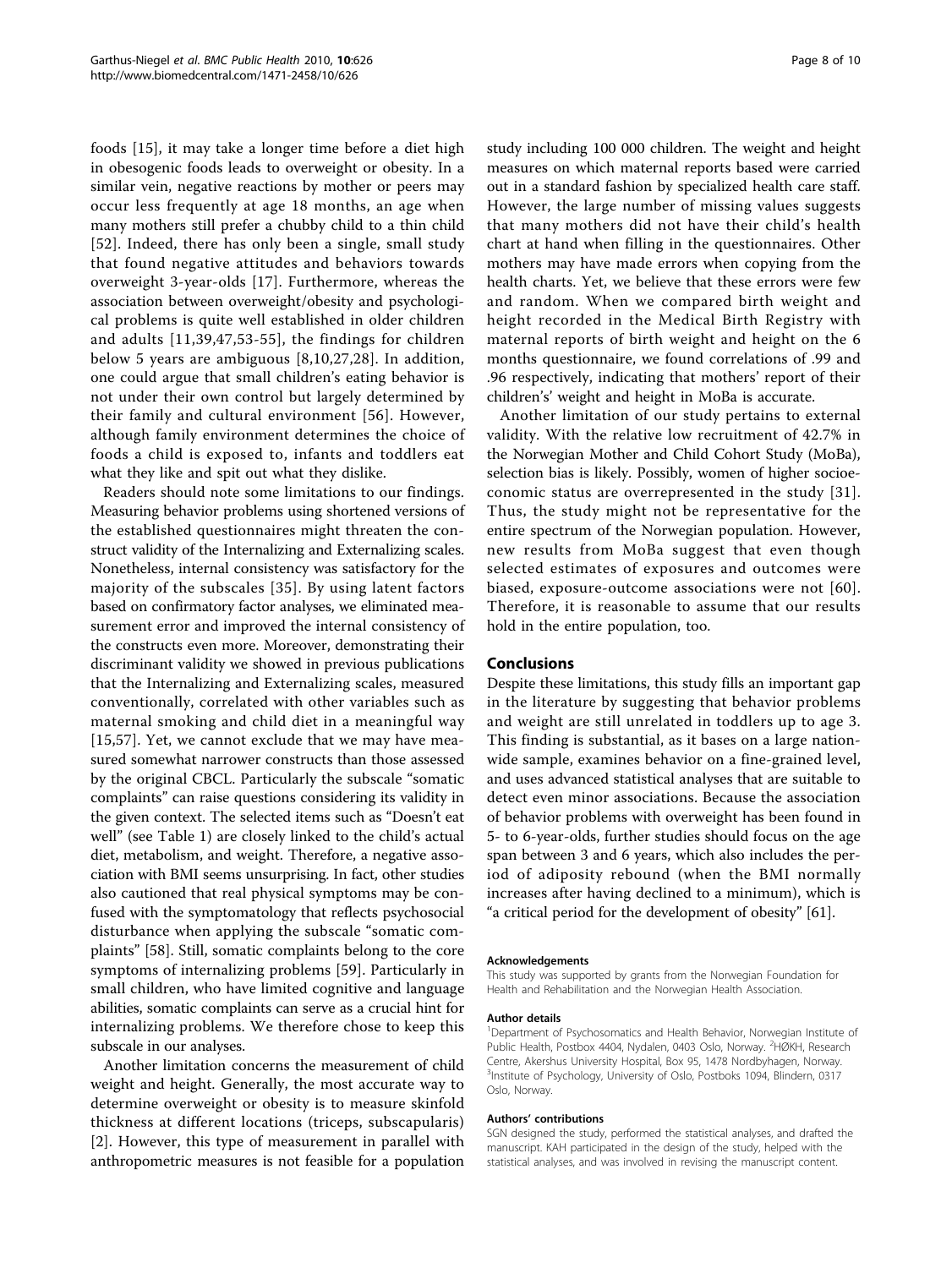<span id="page-8-0"></span>MEV conceived of the study, participated in its design, and helped to draft the manuscript. All authors approved the final manuscript.

#### Competing interests

The authors declare that they have no competing interests.

Received: 10 December 2009 Accepted: 20 October 2010 Published: 20 October 2010

#### References

- Sosial og helsedirektoratet: UNGKOST-2000. Landsomfattende kostholdsundersøkelse blant elever i 4. og 8. klasse i Norge. Oslo 2002, Ref Type: Report.
- 2. Juliusson PB, Roelants M, Eide GE, Hauspie R, Waaler PE, Bjerknes R: [Overweight and obesity in Norwegian children: secular trends in](http://www.ncbi.nlm.nih.gov/pubmed/17718787?dopt=Abstract) [weight-for-height and skinfolds.](http://www.ncbi.nlm.nih.gov/pubmed/17718787?dopt=Abstract) Acta Paediatr 2007, 96:1333-1337.
- Daniels SR, Arnett DK, Eckel RH, Gidding SS, Hayman LL, Kumanyika S, Robinson TN, Scott BJ, St Jeor S, Williams CL: [Overweight in children and](http://www.ncbi.nlm.nih.gov/pubmed/15837955?dopt=Abstract) [adolescents: pathophysiology, consequences, prevention, and treatment.](http://www.ncbi.nlm.nih.gov/pubmed/15837955?dopt=Abstract) Circulation 2005, 111:1999-2012.
- 4. World Health Organization: Obesity and overweight. Chronic disease information sheet. [\[http://www.who.int/dietphysicalactivity/publications/](http://www.who.int/dietphysicalactivity/publications/facts/obesity/en/) [facts/obesity/en/](http://www.who.int/dietphysicalactivity/publications/facts/obesity/en/)], Retrieved June 14, 2010.
- Daniels SR: [The consequences of childhood overweight and obesity.](http://www.ncbi.nlm.nih.gov/pubmed/16532658?dopt=Abstract) Future Child 2006, 16:47-67.
- 6. Anderson SE, He X, Schoppe-Sullivan S, Must A: [Externalizing behavior in](http://www.ncbi.nlm.nih.gov/pubmed/20630082?dopt=Abstract) [early childhood and body mass index from age 2 to 12 years:](http://www.ncbi.nlm.nih.gov/pubmed/20630082?dopt=Abstract) [longitudinal analyses of a prospective cohort study.](http://www.ncbi.nlm.nih.gov/pubmed/20630082?dopt=Abstract) BMC Pediatrics 2010, 10:49.
- 7. Bradley RH, Houts R, Nader PR, O'Brien M, Belsky J, Crosnoe R: [The](http://www.ncbi.nlm.nih.gov/pubmed/18639889?dopt=Abstract) [relationship between Body Mass Index and behavior in children.](http://www.ncbi.nlm.nih.gov/pubmed/18639889?dopt=Abstract) The Journal of Pediatrics 2008, 153:629-634.
- 8. Datar A, Sturm R: [Childhood overweight and parent- and teacher](http://www.ncbi.nlm.nih.gov/pubmed/15289255?dopt=Abstract)[reported behavior problems: evidence from a prospective study of](http://www.ncbi.nlm.nih.gov/pubmed/15289255?dopt=Abstract) [kindergartners.](http://www.ncbi.nlm.nih.gov/pubmed/15289255?dopt=Abstract) Arch Pediatr Adolesc Med 2004, 158:804-810.
- Faith MS, Hittner JB: Infant temperament and eating style predict change in standardized weight status and obesity risk at 6 years of age. Int J Obes 2010, 34:1515-1523.
- 10. Sugimori H, Yoshida K, Izuno T, Miyakawa M, Suka M, Sekine M, Yamagami T, Kagamimori S: [Analysis of factors that influence body mass](http://www.ncbi.nlm.nih.gov/pubmed/15151547?dopt=Abstract) [index from ages 3 to 6 years: a study based on the Toyama cohort](http://www.ncbi.nlm.nih.gov/pubmed/15151547?dopt=Abstract) [study.](http://www.ncbi.nlm.nih.gov/pubmed/15151547?dopt=Abstract) Pediatr Int 2004, 46:302-310.
- 11. Wells JC, Stanley M, Laidlaw AS, Day JM, Stafford M, Davies PS: [Investigation of the relationship between infant temperament and later](http://www.ncbi.nlm.nih.gov/pubmed/9152743?dopt=Abstract) [body composition.](http://www.ncbi.nlm.nih.gov/pubmed/9152743?dopt=Abstract) Int J Obes Relat Metab Disord 1997, 21:400-406.
- 12. Wu T, Dixon W, Dalton W, Tudiver F, Liu X: [Joint Effects of Child](http://www.ncbi.nlm.nih.gov/pubmed/20358395?dopt=Abstract) [Temperament and Maternal Sensitivity on the Development of](http://www.ncbi.nlm.nih.gov/pubmed/20358395?dopt=Abstract) [Childhood Obesity.](http://www.ncbi.nlm.nih.gov/pubmed/20358395?dopt=Abstract) Maternal and Child Health Journal .
- 13. Rothbart MK, Bates JE: Temperament Hoboken, NJ: Wiley, 6 2006. 14. Macht M: [How emotions affect eating: a five-way model.](http://www.ncbi.nlm.nih.gov/pubmed/17707947?dopt=Abstract) Appetite 2008,
- 50:1-11. 15. Vollrath ME, Tonstad S, Hampson SE: [Infant temperament is associated](http://www.ncbi.nlm.nih.gov/pubmed/20854098?dopt=Abstract) [with a potential obesogenic diet at 18 months.](http://www.ncbi.nlm.nih.gov/pubmed/20854098?dopt=Abstract) International Journal of Pediatric Obesity
- 16. Lewinsohn PM, Holm-Denoma JM, Gau JM, Joiner TE, Striegel-Moore R, Bear P, Lamoureux B: [Problematic eating and feeding behaviors of 36](http://www.ncbi.nlm.nih.gov/pubmed/16211627?dopt=Abstract) [month-old children.](http://www.ncbi.nlm.nih.gov/pubmed/16211627?dopt=Abstract) Int J Eat Disord 2005, 38:208-219.
- 17. Cramer P, Steinwert T: Thin is good, fat is bad: how early does it begin? Journal of Applied Developmental Psychology 1998, 1998:429-451.
- 18. Francis LA, Hofer SM, Birch L: [Predictors of maternal child-feeding style:](http://www.ncbi.nlm.nih.gov/pubmed/11895324?dopt=Abstract) [maternal and child characteristics.](http://www.ncbi.nlm.nih.gov/pubmed/11895324?dopt=Abstract) Appetite 2001, 37:231-243.
- 19. Farrow CV, Blissett JM: [Is maternal psychopathology related to obesigenic](http://www.ncbi.nlm.nih.gov/pubmed/16339132?dopt=Abstract) [feeding practices at 1 year?](http://www.ncbi.nlm.nih.gov/pubmed/16339132?dopt=Abstract) Obes Res 2005, 13:1999-2005.
- 20. Gubbels JS, Kremers SP, Stafleu A, Dagnelie PC, Goldbohm RA, de Vries NK, Thijs C: [Diet-related restrictive parenting practices: impact on dietary](http://www.ncbi.nlm.nih.gov/pubmed/19114065?dopt=Abstract) [intake of 2-year-old children and interactions with child characteristics.](http://www.ncbi.nlm.nih.gov/pubmed/19114065?dopt=Abstract) Appetite 2009, 52:423-429.
- 21. Keskitalo K, Knaapila A, Kallela M, Palotie A, Wessman M, Sammalisto S, Peltonen L, Tuorila H, Perola M: [Sweet taste preferences are partly](http://www.ncbi.nlm.nih.gov/pubmed/17616763?dopt=Abstract) [genetically determined: identification of a trait locus on chromosome](http://www.ncbi.nlm.nih.gov/pubmed/17616763?dopt=Abstract) [16.](http://www.ncbi.nlm.nih.gov/pubmed/17616763?dopt=Abstract) Am J Clin Nutr 2007, 86:55-63.
- 22. Krueger RF, Markon KE, Patrick CJ, Benning SD, Kramer MD: Linking antisocial behavior, substance use, and personality: an integrative quantitative model of the adult externalizing spectrum. JAP 2007, 116:645-666.
- 23. Pecina S, Berridge KC: [Opioid site in nucleus accumbens shell mediates](http://www.ncbi.nlm.nih.gov/pubmed/10773195?dopt=Abstract) eating and hedonic 'liking' [for food: map based on microinjection Fos](http://www.ncbi.nlm.nih.gov/pubmed/10773195?dopt=Abstract) [plumes.](http://www.ncbi.nlm.nih.gov/pubmed/10773195?dopt=Abstract) Brain Res 2000, 863:71-86.
- 24. Reif A, Lesch KP: [Toward a molecular architecture of personality \[Review\]](http://www.ncbi.nlm.nih.gov/pubmed/12642172?dopt=Abstract) [\[213 refs\].](http://www.ncbi.nlm.nih.gov/pubmed/12642172?dopt=Abstract) Behav Brain Res 2003, 139:1-20.
- 25. Webber L, Hill C, Cooke L, Carnell S, Wardle J: [Associations between child](http://www.ncbi.nlm.nih.gov/pubmed/20087383?dopt=Abstract) [weight and maternal feeding styles are mediated by maternal](http://www.ncbi.nlm.nih.gov/pubmed/20087383?dopt=Abstract) [perceptions and concerns.](http://www.ncbi.nlm.nih.gov/pubmed/20087383?dopt=Abstract) Eur J Clin Nutr 2010, 64:259-265.
- 26. McEwen BS: Understanding the potency of stressful early life experiences on brain and body function [Review] [57 refs]. Metabolism: Clinical & Experimental 2008, 57(Suppl-5).
- 27. Lawlor DA, Mamun AA, O'Callaghan MJ, Bor W, Williams GM, Najman JM: [Is](http://www.ncbi.nlm.nih.gov/pubmed/15855179?dopt=Abstract) [being overweight associated with behavioural problems in childhood](http://www.ncbi.nlm.nih.gov/pubmed/15855179?dopt=Abstract) [and adolescence? Findings from the Mater-University study of](http://www.ncbi.nlm.nih.gov/pubmed/15855179?dopt=Abstract) [pregnancy and its outcomes.](http://www.ncbi.nlm.nih.gov/pubmed/15855179?dopt=Abstract) Arch Dis Child 2005, 90:692-697.
- 28. Sawyer MG, Miller-Lewis L, Guy S, Wake M, Canterford L, Carlin JB: [Is there](http://www.ncbi.nlm.nih.gov/pubmed/17116602?dopt=Abstract) [a relationship between overweight and obesity and mental health](http://www.ncbi.nlm.nih.gov/pubmed/17116602?dopt=Abstract) [problems in 4- to 5-year-old Australian children?](http://www.ncbi.nlm.nih.gov/pubmed/17116602?dopt=Abstract) Ambul Pediatr 2006, 6:306-311.
- 29. Frick PJ: [Integrating research on temperament in childhood](http://www.ncbi.nlm.nih.gov/pubmed/15028536?dopt=Abstract) [psychopathology: its pitfalls and promise.](http://www.ncbi.nlm.nih.gov/pubmed/15028536?dopt=Abstract) Journal of Clinical Child and Adolescent Psychology 2004, 33:2-7.
- 30. Niegel S, Ystrom E, Vollrath ME: [Is difficult temperament related to](http://www.ncbi.nlm.nih.gov/pubmed/18091091?dopt=Abstract) [overweight and rapid early weight gain in infants? A prospective cohort](http://www.ncbi.nlm.nih.gov/pubmed/18091091?dopt=Abstract) [study.](http://www.ncbi.nlm.nih.gov/pubmed/18091091?dopt=Abstract) J Dev Behav Pediatr 2007, 28:462-466.
- 31. Magnus P, Irgens LM, Haug K, Nystad W, Skjærven R, Stoltenberg C, MoBa Study Group: [The Norwegian Mother and Child Cohort Study \(MoBa\).](http://www.ncbi.nlm.nih.gov/pubmed/16926217?dopt=Abstract) Int J Epidemiol 2006, 35:1146-1150.
- 32. Irgens LM: [The Medical Birth Registry of Norway: Epidemiological](http://www.ncbi.nlm.nih.gov/pubmed/10857866?dopt=Abstract) [research and surveillance throughout 30 years.](http://www.ncbi.nlm.nih.gov/pubmed/10857866?dopt=Abstract) Acta Obstet Gynecol Scand 2000, 79:435-439.
- 33. Muthén LK, Muthén BO: Mplus User's Guide Los Angeles, CA, Muthén & Muthén 2006.
- 34. Achenbach TM, Rescorla LA: Manual for the ASEBA Preschool Forms and Profiles Burlington, VT, Research Center for Children, Youth, & Families 2000.
- 35. Clark LA, Watson D: Constructing validity: basic issues in objective scale development [References]. Psychological Assessment 1995, 7:309-319.
- 36. Taris T: A Primer in Longitudinal Data Analysis London, SAGE 2000.
- 37. Cole TJ, Bellizzi MC, Flegal KM, Dietz WH: [Establishing a standard](http://www.ncbi.nlm.nih.gov/pubmed/10797032?dopt=Abstract) [definition for child overweight and obesity worldwide: international](http://www.ncbi.nlm.nih.gov/pubmed/10797032?dopt=Abstract) [survey.](http://www.ncbi.nlm.nih.gov/pubmed/10797032?dopt=Abstract) BMJ 2000, 320:1240-1243.
- 38. Hu L, Bentler PM: Cutoff criteria for fit indices in covariance structure analysis: conventional criteria versus new alternatives. Structural Equation Modeling 1999, 6:1-55.
- 39. Agras WS, Hammer LD, McNicholas F, Kraemer HC: [Risk factors for](http://www.ncbi.nlm.nih.gov/pubmed/15238901?dopt=Abstract) [childhood overweight: a prospective study from birth to 9.5 years.](http://www.ncbi.nlm.nih.gov/pubmed/15238901?dopt=Abstract) J Pediatr 2004, 145:20-25.
- 40. Gibson LY, Byrne SM, Blair E, Davis EA, Jacoby P, Zubrick SR: [Clustering of](http://www.ncbi.nlm.nih.gov/pubmed/18197506?dopt=Abstract) [psychosocial symptoms in overweight children.](http://www.ncbi.nlm.nih.gov/pubmed/18197506?dopt=Abstract) Aust N Z J Psychiatry 2008, 42:118-125.
- 41. Goldstein RB, Dawson DA, Stinson FS, Ruan WJ, Chou SP, Pickering RP, Grant BF: [Antisocial behavioral syndromes and body mass index among](http://www.ncbi.nlm.nih.gov/pubmed/18396181?dopt=Abstract) [adults in the United States: results from the National Epidemiologic](http://www.ncbi.nlm.nih.gov/pubmed/18396181?dopt=Abstract) [Survey on Alcohol and Related Conditions.](http://www.ncbi.nlm.nih.gov/pubmed/18396181?dopt=Abstract) Compr Psychiatry 2008, 49:225-237.
- 42. Hampson S, Goldberg LR, Vogt TM, Dubanoski JP: [Forty years on: teachers](http://www.ncbi.nlm.nih.gov/pubmed/16448298?dopt=Abstract)' assessment of children'[s personality traits predict self-reported health](http://www.ncbi.nlm.nih.gov/pubmed/16448298?dopt=Abstract) [behaviors and outcomes at midlife.](http://www.ncbi.nlm.nih.gov/pubmed/16448298?dopt=Abstract) Health Psychol 2006, 25:57-64.
- 43. Hasler G, Pine DS, Gamma A, Milos G, Ajdacic V, Eich D, Rossler W, Angst J: [The associations between psychopathology and being overweight: a 20](http://www.ncbi.nlm.nih.gov/pubmed/15554575?dopt=Abstract) [year prospective study.](http://www.ncbi.nlm.nih.gov/pubmed/15554575?dopt=Abstract) Psychol Med 2004, 34:1047-1057.
- 44. Hwang JW, Lyoo IK, Kim BN, Shin MS, Kim SJ, Cho SC: [The relationship](http://www.ncbi.nlm.nih.gov/pubmed/16511364?dopt=Abstract) [between temperament and character and psychopathology in](http://www.ncbi.nlm.nih.gov/pubmed/16511364?dopt=Abstract) [community children with overweight.](http://www.ncbi.nlm.nih.gov/pubmed/16511364?dopt=Abstract) J Dev Behav Pediatr 2006, 27:18-24.
- 45. Kakizaki M, Kuriyama S, Sato Y, Shimazu T, Matsuda-Ohmori K, Nakaya N, Fukao A, Fukudo S, Tsuji I: [Personality and body mass index: a cross-](http://www.ncbi.nlm.nih.gov/pubmed/18158002?dopt=Abstract)